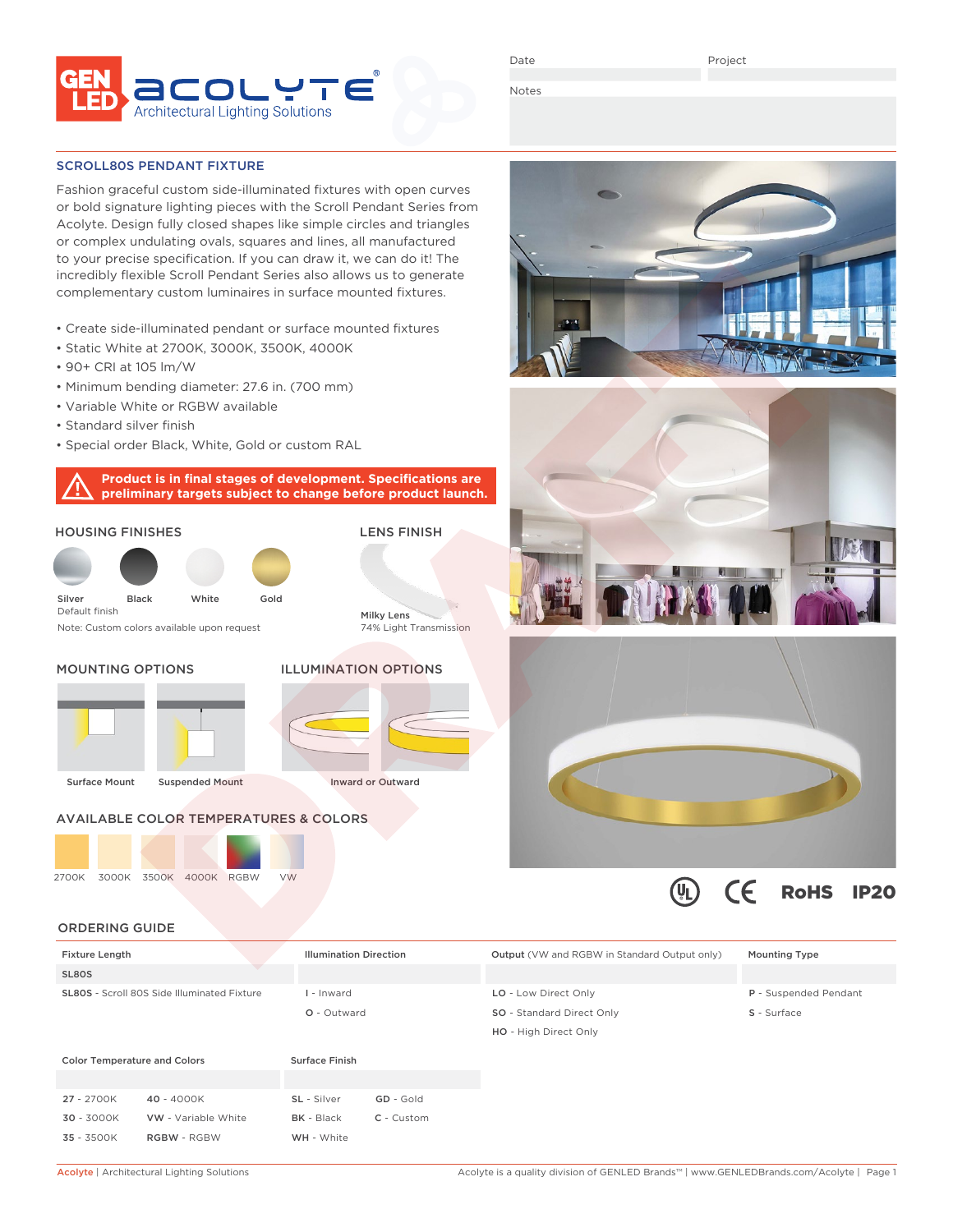

# SPECIFICATIONS

| Beam Angle                     | 110°                                                                 | Minimum Bending Diameter | 27.6 in. (700 mm) |
|--------------------------------|----------------------------------------------------------------------|--------------------------|-------------------|
| Lens Type                      | Milky Lens (PMMA)                                                    |                          |                   |
| Length                         | Continuous lengths available. Lens max lengths are 19 ft 8 in. (6 m) |                          |                   |
| <b>Operating Voltage</b>       | Low-voltage constant current (remote driver with 100-277V AC input)  |                          |                   |
| Dimming                        | 0-10V, DALI                                                          |                          |                   |
| <b>Available Colors</b>        | 2700K, 3000K, 3500K, 4000K, VW, RGBW                                 |                          |                   |
| <b>Efficacy (Static White)</b> | 105 lm/W                                                             |                          |                   |
| Lumens (Static White)          | 665-735 lm/ft (2180-2410 lm/m)                                       | 27.6 in. (700 mm)        |                   |
| CRI                            | $90+$                                                                |                          |                   |
| Certifications                 | UL, CE, RoHS                                                         |                          |                   |

# ACCESSORIES



### DIMENSIONS



Acolyte does not warrant or represent that the information is free from errors or omission. The information may change without notice and Acolyte is not in any way liable for the<br>accuracy of any information printed and sto